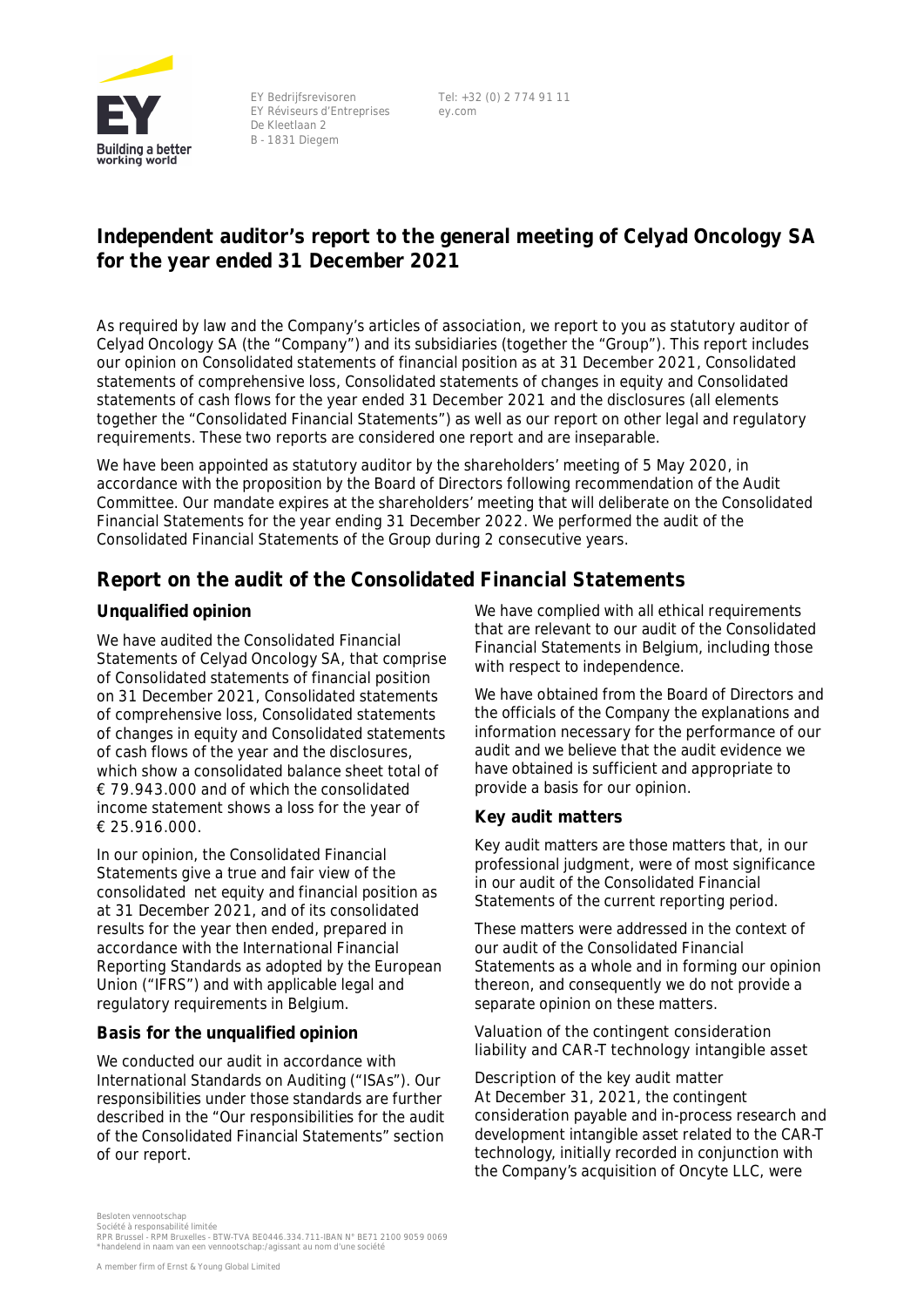

**Audit report dated 24 March 2022 on the Consolidated Financial Statements of Celyad Oncology SA as of and for the year ended 31 December 2021 (continued)**

€14.7 million and €33.7 million, respectively. As discussed in Notes 5.20.2 and 5.6.2 of the consolidated financial statements, the contingent consideration payable is required to be remeasured at fair value at each reporting period and the in-process research and development intangible asset is assessed for impairment using fair value less cost to sale estimates at least annually, unless there are indications of impairment at other points throughout the year. The fair value of the contingent consideration payable and in-process research and development intangible asset are measured using the discounted cashflow approach. Auditing assumptions used to estimate the fair value of contingent consideration and in-process research and development intangible asset is complex and highly judgmental due to the sensitive nature of the fair values to inputs used by management to develop these valuations. In particular, the fair value estimates are sensitive to significant assumptions such as discount rate, projected revenue and probabilities of success ("PoS"). Due to the nature and status of the underlying research and treatment being developed, limited entity or treatment-specific data are currently available and, when coupled with uncertainty around outcomes of the Research and Development Process ("R&D process"), higher level of judgment exits in management's development of the projected revenue and PoS assumptions. Development of the discount rate is also highly judgmental due to the higher inherent risk associated with the industry. These assumptions are forward-looking and sensitive to and affected by expected future market or economic conditions and industry and companyspecific qualitative factors.

**Summary of the procedures performed** We obtained an understanding, evaluated the design and tested the operating effectiveness of controls over the Company's fair value estimation process related to the contingent consideration payable and in-process research and development intangible asset, which included testing controls over management's review of (i) the appropriateness of the models used, and (ii) the data used in their valuation models, including to develop the significant assumptions described above.

To test the estimated fair value of the CAR-T contingent consideration payable and in-process research and development intangible asset, our audit procedures included, among others, assessing the Company's methodology and models, testing the significant assumptions discussed above used to develop the estimates of future earnings and cash flows and testing the completeness and accuracy of the underlying data. We compared the significant assumptions used by management to market and guideline companies within the industry, tested the completeness and accuracy of the underlying data and evaluated how changes in the Company's business plan may affect the significant assumptions. We also performed sensitivity analyses of significant assumptions to evaluate the change in fair value of the contingent consideration payable and in-process research and development intangible asset from changes in these assumptions. For projected revenue, we also assessed each revenue scenario by comparing them with management's business plan, for consistency with other internal reporting and externally available data.

• For PoS, we compared the assumptions used by management with the evolution of the Company's R&D of its treatment protocol. This included assessing the results of regulatory filings and performing inquiries of non-finance personnel within the entity and comparing the PoS assumptions used by management with available results of other companies' oncology research and development programs.

• Our procedures to test the appropriateness of the discount rate included comparing the discount rate used by management to a range of discount rates independently developed by us with the assistance of our valuation specialists and to the rates developed by the investor analysts. We also assessed the valuation methodologies and the assumptions with help of our valuation specialists.

**Responsibilities of the Board of Directors for the preparation of the Consolidated Financial Statements**

The Board of Directors is responsible for the preparation of the Consolidated Financial Statements that give a true and fair view in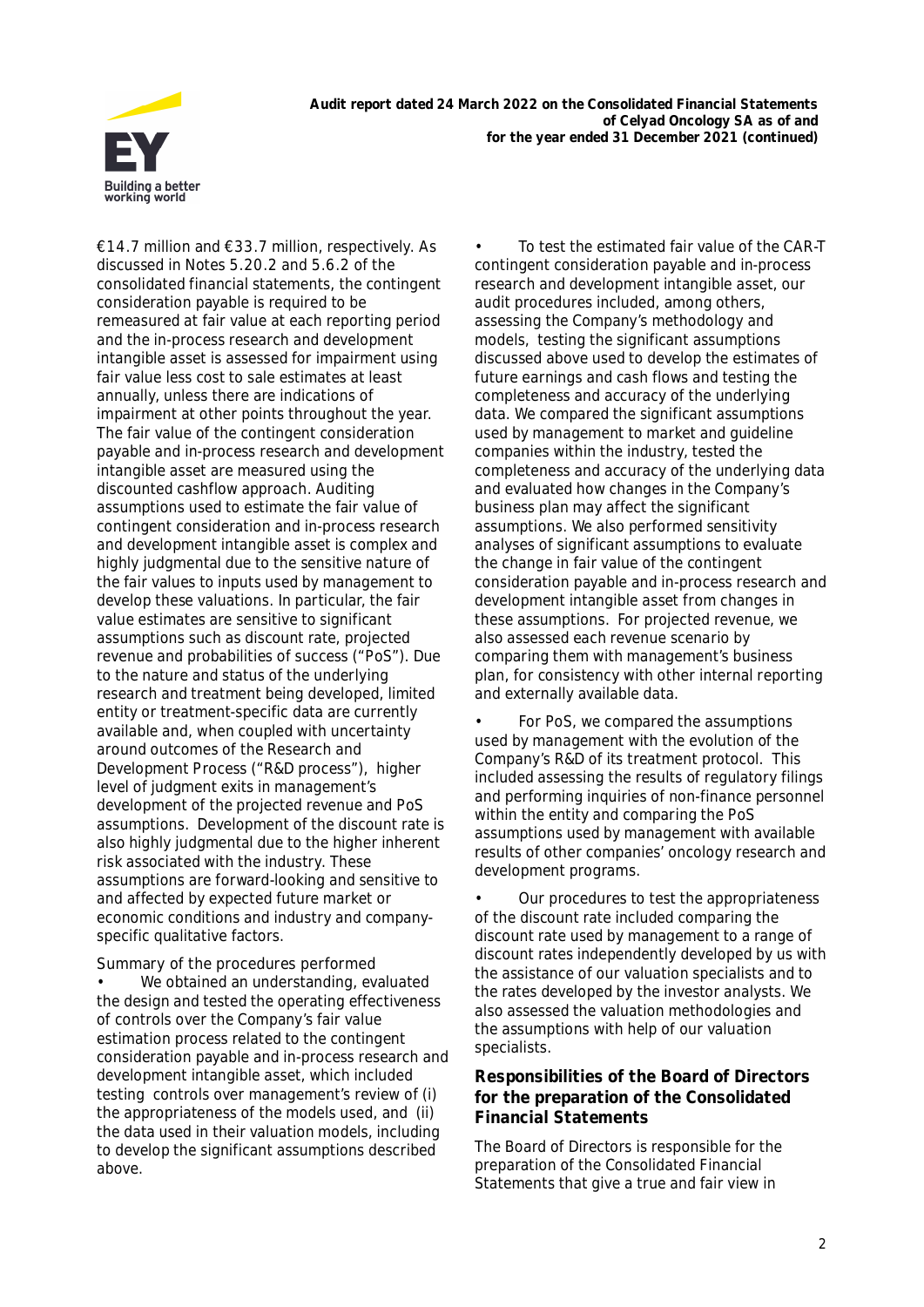

**Audit report dated 24 March 2022 on the Consolidated Financial Statements of Celyad Oncology SA as of and for the year ended 31 December 2021 (continued)**

accordance with IFRS and with applicable legal and regulatory requirements in Belgium and for such internal controls relevant to the preparation of the Consolidated Financial Statements that are free from material misstatement, whether due to fraud or error.

As part of the preparation of Consolidated Financial Statements, the Board of Directors is responsible for assessing the Company's ability to continue as a going concern, and provide, if applicable, information on matters impacting going concern, The Board of Directors should prepare the financial statements using the going concern basis of accounting, unless the Board of Directors either intends to liquidate the Company or to cease business operations, or has no realistic alternative but to do so.

**Our responsibilities for the audit of the Consolidated Financial Statements**

Our objectives are to obtain reasonable assurance whether the Consolidated Financial Statements are free from material misstatement, whether due to fraud or error, and to express an opinion on these Consolidated Financial Statements based on our audit. Reasonable assurance is a high level of assurance, but not a guarantee that an audit conducted in accordance with the ISAs will always detect a material misstatement when it exists. Misstatements can arise from fraud or error and considered material if, individually or in the aggregate, they could reasonably be expected to influence the economic decisions of users taken on the basis of these Consolidated Financial Statements.

In performing our audit, we comply with the legal, regulatory and normative framework that applies to the audit of the Consolidated Financial Statements in Belgium. However, a statutory audit does not provide assurance about the future viability of the Company and the Group, nor about the efficiency or effectiveness with which the board of directors has taken or will undertake the Company's and the Group's business operations. Our responsibilities with regards to the going concern assumption used by the board of directors are described below.

As part of an audit in accordance with ISAs, we exercise professional judgment and we maintain professional skepticism throughout the audit. We also perform the following tasks:

- identification and assessment of the risks of material misstatement of the Consolidated Financial Statements, whether due to fraud or error, the planning and execution of audit procedures to respond to these risks and obtain audit evidence which is sufficient and appropriate to provide a basis for our opinion. The risk of not detecting material misstatements resulting from fraud is higher than when such misstatements result from errors, since fraud may involve collusion, forgery, intentional omissions, misrepresentations, or the override of internal control;
- obtaining insight in the system of internal controls that are relevant for the audit and with the objective to design audit procedures that are appropriate in the circumstances, but not for the purpose of expressing an opinion on the effectiveness of the Company's internal control;
- evaluating the selected and applied accounting policies, and evaluating the reasonability of the accounting estimates and related disclosures made by the Board of Directors as well as the underlying information given by the Board of Directors;
- conclude on the appropriateness of the Board of Directors' use of the going-concern basis of accounting, and based on the audit evidence obtained, whether or not a material uncertainty exists related to events or conditions that may cast significant doubt on the Company's or Group's ability to continue as a going concern. If we conclude that a material uncertainty exists, we are required to draw attention in our auditor's report to the related disclosures in the Consolidated Financial Statements or, if such disclosures are inadequate, to modify our opinion. Our conclusions are based on audit evidence obtained up to the date of the auditor's report. However, future events or conditions may cause the Company to cease to continue as a going-concern;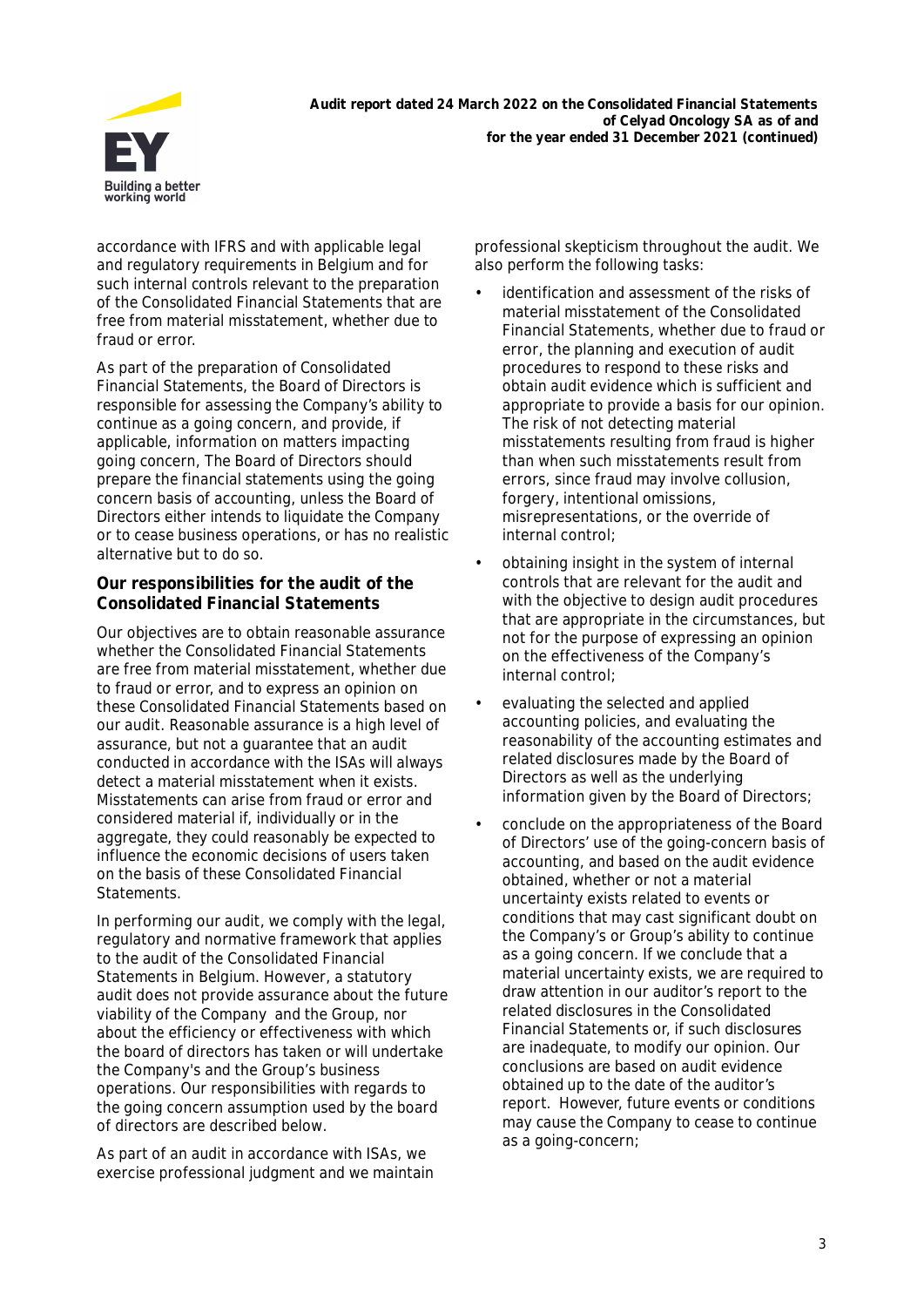

evaluating the overall presentation, structure and content of the Consolidated Financial Statements, and evaluating whether the Consolidated Financial Statements reflect a true and fair view of the underlying transactions and events.

We communicate with the Audit Committee within the Board of Directors regarding, among other matters, the planned scope and timing of the audit and significant audit findings, including any significant deficiencies in internal control that we identify during our audit.

Because we are ultimately responsible for the opinion, we are also responsible for directing, supervising and performing the audits of the subsidiaries. In this respect we have determined the nature and extent of the audit procedures to be carried out for group entities.

We provide the Audit Committee within the Board of Directors with a statement that we have complied with relevant ethical requirements regarding independence, and to communicate with them all relationships and other matters that may reasonably be thought to bear on our independence, and where applicable, related safeguards.

From the matters communicated with the Audit Committee within the Board of Directors, we determine those matters that were of most significance in the audit of the Consolidated Financial Statements of the current period and are therefore the key audit matters. We describe these matters in our report, unless the law or regulations prohibit this.

## **Report on other legal and regulatory requirements**

### **Responsibilities of the Board of Directors**

The Board of Directors is responsible for the preparation and the content of the Board of Directors' report on the Consolidated Financial Statements, and other information included in the annual report.

### **Responsibilities of the auditor**

In the context of our mandate and in accordance with the additional standard to the ISAs applicable in Belgium, it is our responsibility to verify, in all material respects, the Board of Directors' report on the Consolidated Financial Statements, and other information included in the annual report, as well as to report on these matters.

#### **Aspects relating to Board of Directors' report and other information included in the annual report**

In our opinion, after carrying out specific procedures on the Board of Directors' report, the Board of Directors' report is consistent with the Consolidated Financial Statements and has been prepared in accordance with article 3:32 of the Code of companies and associations.

In the context of our audit of the Consolidated Financial Statements, we are also responsible to consider whether, based on the information that we became aware of during the performance of our audit, the Board of Directors' report and other information included in the annual report, being:

Section 2.7 Remuneration Report

contain any material inconsistencies or contains information that is inaccurate or otherwise misleading. In light of the work performed, there are no material inconsistencies to be reported.

### **Independence matters**

Our audit firm and our network have not performed any services that are not compatible with the audit of the Consolidated Financial Statements and have remained independent of the Company during the course of our mandate.

The fees related to additional services which are compatible with the audit of the Consolidated Financial Statements as referred to in article 3:65 of the Code of companies and associations were duly itemized and valued in the notes to the Consolidated Financial Statements.